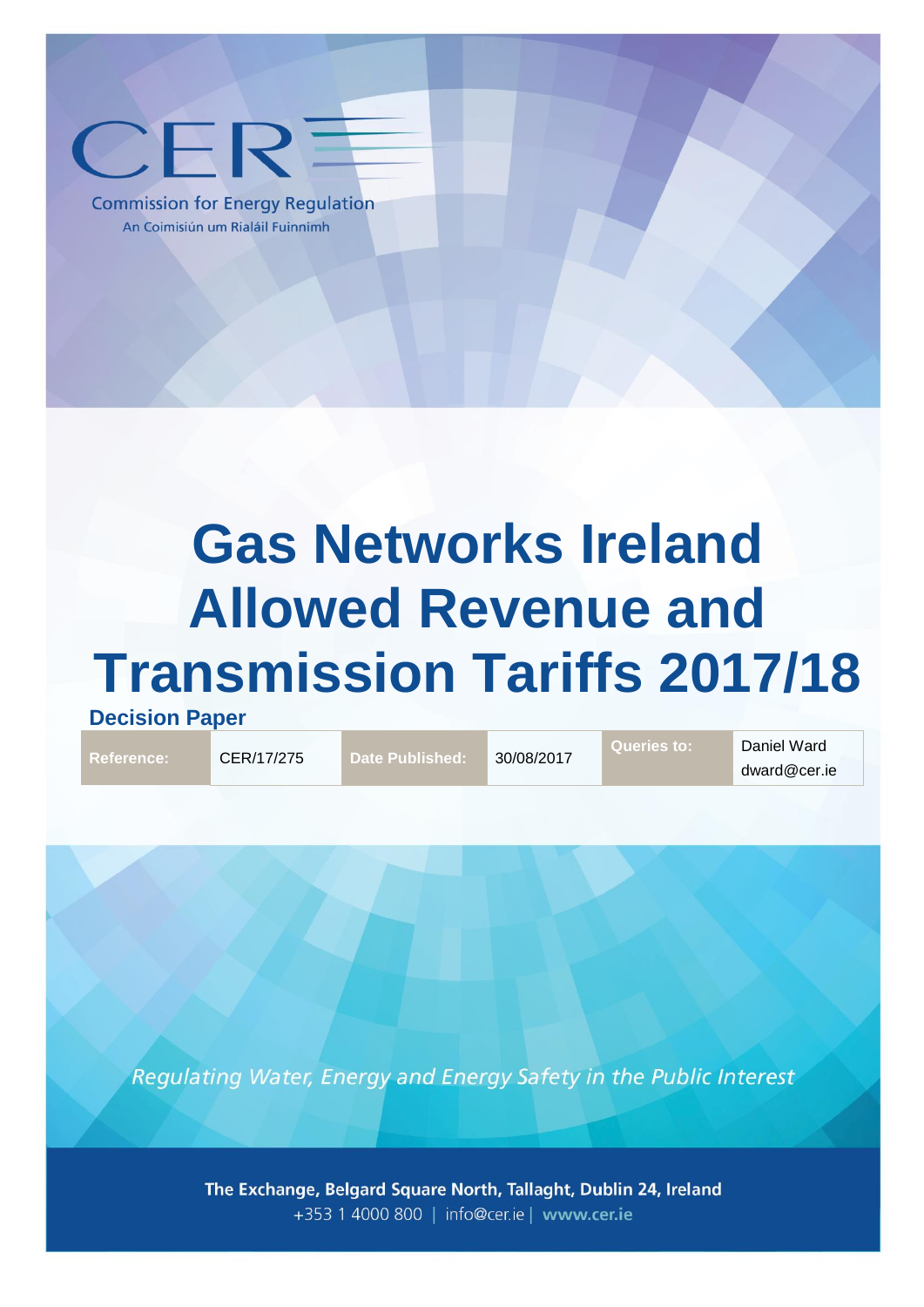## <span id="page-1-0"></span>**Public Impact Statement**

Gas Networks Ireland (GNI) owns and operates the gas network which supplies all gas customers in Ireland. GNI charges gas customers an amount towards the cost of safely operating and maintaining the gas network through gas customers' bills.

One of the Commission for Energy Regulation's (CER) roles is to protect gas customers by ensuring that GNI spends customers' money appropriately and efficiently to deliver necessary services. The CER does this through the Price Control review, which is carried out every 5 years, and through the annual tariff setting process.

The annual tariff setting process is important as it ensures that GNI has the required amount of money to safely operate the gas network and in turn customers are correctly charged for the services.

The CER will continue to monitor GNI's performance and will challenge GNI to become more efficient over PC4. The benefits to gas customers will be:

- A gas network that is operated to the highest safety standards, ensuring safe supply of gas to customers;
- A reliable and secure supply of gas to homes and businesses;
- The efficient management of the gas network resulting in stable tariffs; and
- A high standard of customer service at all times with timely resolution to complaints.

As a result of this decision document and the transmission decision document the average annual residential customer's bill will rise by **€2.89** which is an increase of less than half a percent.

Transmission Network Tariffs for 2017/18 have decreased by 3.8% compared to 2016/2017. Network tariffs are charged to gas suppliers who may choose to pass them on to their customers.

At present transmission network tariffs make up approximately 10% of a domestic customers bill. The network tariff changes in this paper will equate to a c. 0.38% decrease on an average residential gas customer's bill.

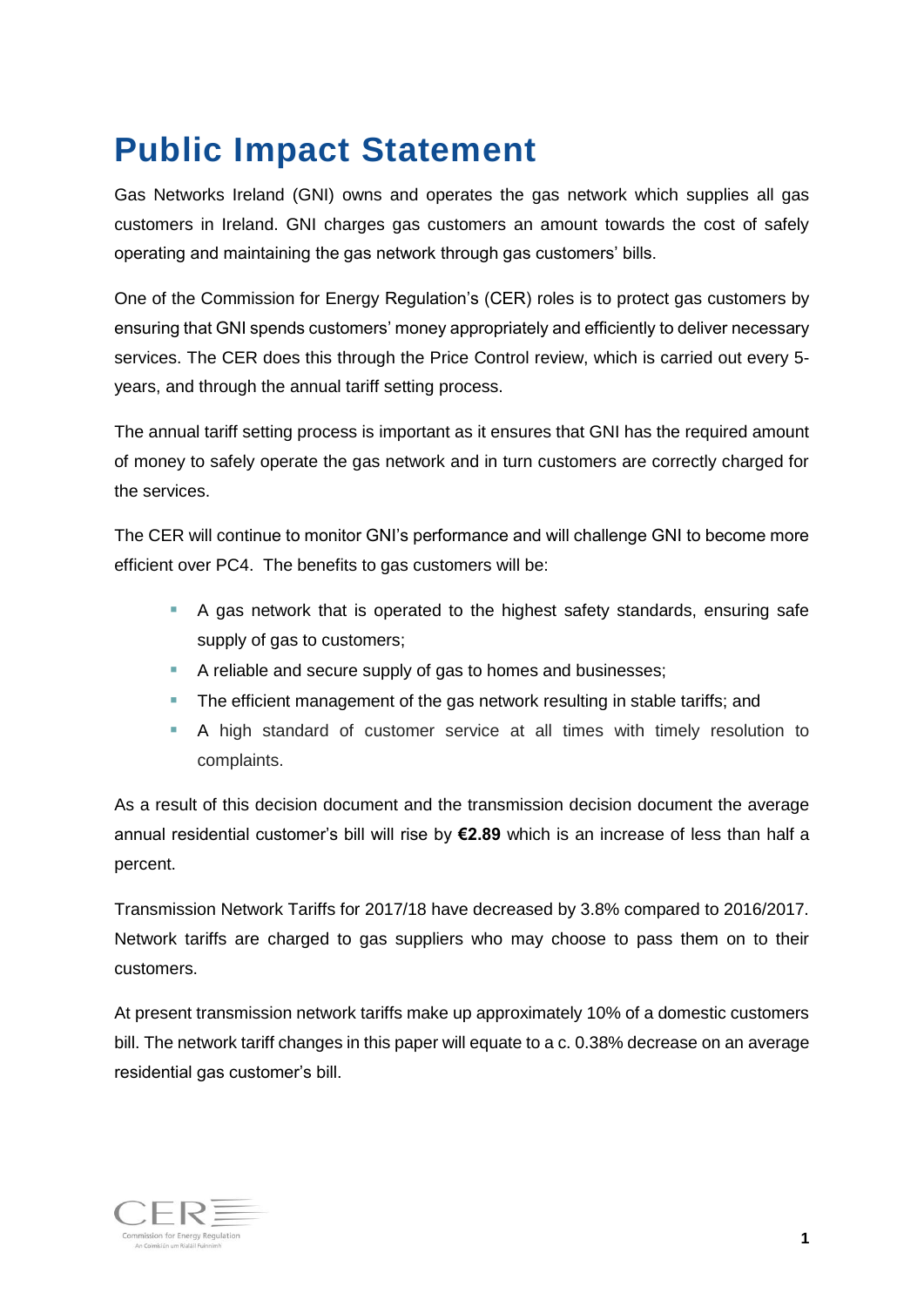## **Executive Summary**

This Decision Paper sets out the Allowed Revenues that Gas Networks Ireland (GNI) may recover during the course of Gas Year 2017/18 stemming from the CER's PC4 Decision Paper (CER/17/260).

The Transmission revenues are required for the safe and efficient operation and maintenance of the high pressure natural gas transmission system.

Normally, the annual tariff decision paper provides updates on additional revenue requests from GNI which the CER has approved and examines key inputs such as the Cost of Capital, the inflation rate and the forecast capacity bookings and commodity flows which all influence the level of GNI's tariffs. However the CER has completed the price control review for PC4 and consequently this information was examined as part of that review and can be found at (CER/17/260).

On the basis of the revenues and forecast capacity bookings and forecast commodity flows the network tariffs, that will prevail from 01 October 2017 to 30 September 2018 are set out in Section [3.](#page-8-0)

The transportation cost of UK gas has decreased in nominal terms by 3.5% as a result of the lower revenue requirements and the forecast capacity bookings for the forthcoming year. Transportation costs from Bellanaboy have increased by 2.1% and Inch Production and Storage have decreased by 4.5% and 5.5% respectively.

The network tariff changes in this paper will equate to a c. 0.38% decrease on an average residential gas customer's bill.

The combined effect of the Transmission and Distribution Network Tariffs for 2017/18 on an average residential gas customer's annual bill is an increase of €2.89, which is less than half a percent

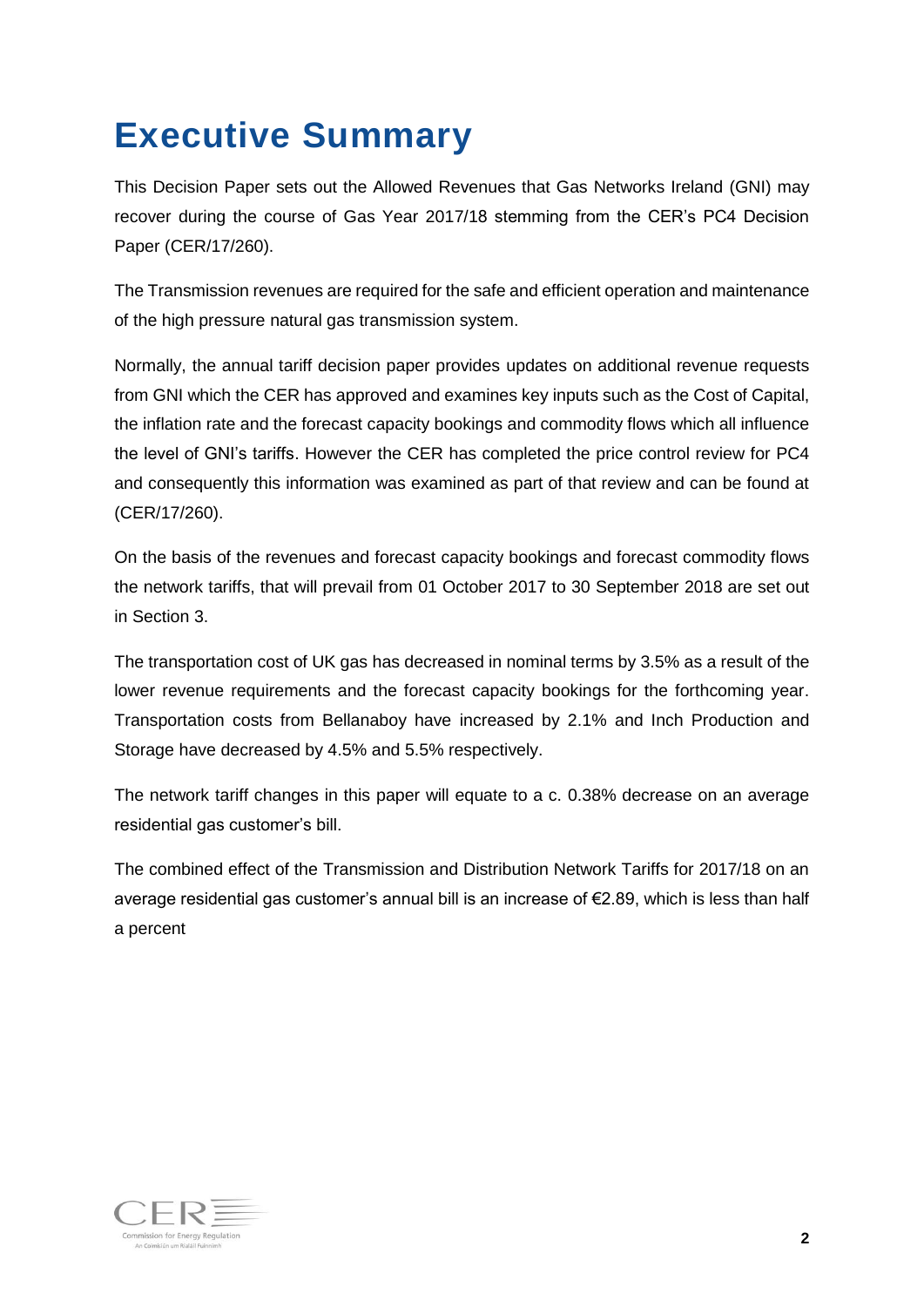## <span id="page-3-0"></span>**Table of Contents**

|              | <b>Introduction</b> |  |
|--------------|---------------------|--|
|              | 1.1                 |  |
|              | 1.2                 |  |
|              | 1.3                 |  |
|              | 1.4                 |  |
| $\mathbf{2}$ |                     |  |
|              | 2.1                 |  |
|              | 2.2                 |  |
| 3            |                     |  |
|              | 3.1                 |  |
|              | 3.1.1               |  |
|              | 3.2                 |  |
|              |                     |  |
|              |                     |  |
|              |                     |  |
|              |                     |  |

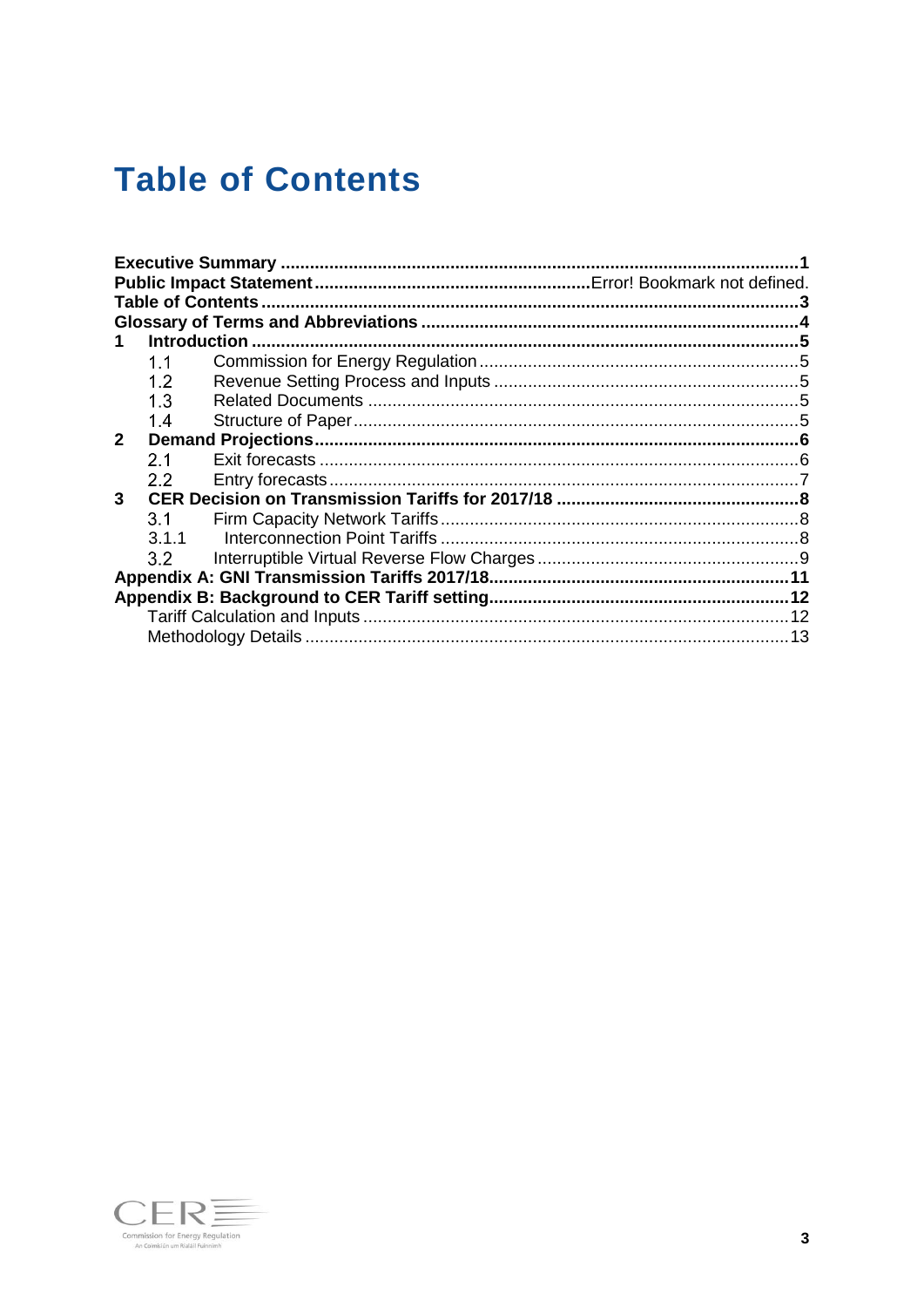## <span id="page-4-0"></span>**Glossary of Terms and Abbreviations**

| <b>Abbreviation or Term</b>         | <b>Definition or Meaning</b>                                                                                                                                                          |
|-------------------------------------|---------------------------------------------------------------------------------------------------------------------------------------------------------------------------------------|
| <b>Allowed Revenues</b>             | The sum of revenues that the TSO is<br>entitled to obtain in a given period, as<br>approved by the CER.                                                                               |
| <b>Capex</b>                        | Capital Expenditure (Capex) is the initial<br>expenditure on investment in network<br>infrastructure, such as underground<br>cables.                                                  |
| <b>CER</b>                          | <b>Commission for Energy Regulation</b>                                                                                                                                               |
| <b>Correction Factor (K-Factor)</b> | An adjustment of revenue applied to rectify<br>over or under recoveries.                                                                                                              |
| <b>Cost of Capital</b>              | The return that GNI are permitted to earn<br>during a given year.                                                                                                                     |
| <b>Euribor</b>                      | Euro Interbank Offered Rate indicating the<br>average interest rates at which Eurozone<br>banks offer to lend to other banks.                                                         |
| <b>Extra-over items</b>             | Work items not included in the Price<br>Control                                                                                                                                       |
| <b>GNI</b>                          | <b>Gas Networks Ireland</b>                                                                                                                                                           |
| <b>HICP</b>                         | Harmonised Index of Consumer Pricing                                                                                                                                                  |
| <b>1&amp;C</b>                      | <b>Industrial and Commercial</b>                                                                                                                                                      |
| Pass-through items                  | Work items that were included in the Price<br>Control but the costs of which were not<br>certain at the time of the Price Control.                                                    |
| <b>PC</b>                           | <b>Price Control</b>                                                                                                                                                                  |
| <b>Price Control</b>                | A 5 - yearly review of GNI's allowed<br>revenues.                                                                                                                                     |
| <b>VRF</b>                          | <b>Virtual Reverse Flow</b>                                                                                                                                                           |
| <b>WACC</b>                         | <b>Weighted Average Cost of Capital</b><br>(WACC) is a weighted average of the<br>expected equity and debt for the<br>transmission and distribution system<br>operator, which is GNI. |

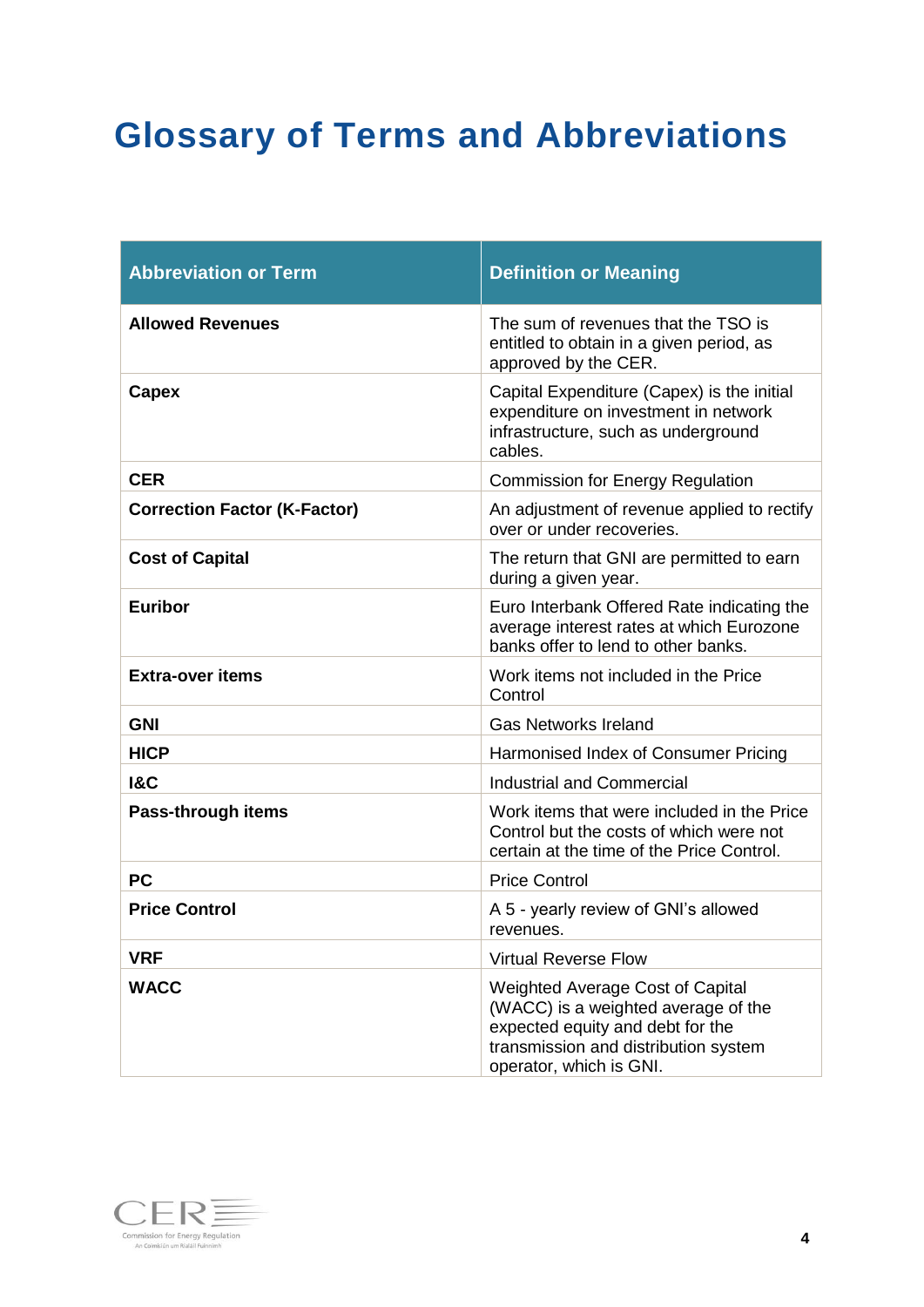## <span id="page-5-0"></span>**1 Introduction**

#### <span id="page-5-1"></span>**Commission for Energy Regulation**  $1.1$

Under the Gas (Interim) (Regulation) Act, 2002, the CER is responsible for regulating charges in the natural gas market. Under Section 14 of that Act the CER may set the basis for charges for transporting gas through the distribution system.

This paper outlines the CER's decision in relation to the GNI's allowed revenues and distribution tariffs that will apply from 01 October 2017 to 30 September 2018.

The calculation of tariffs for the forthcoming gas year is based on the CER's recent decision regarding GNI's allowed revenues for the next 5 years. GNI is currently in its fourth Price Control (PC4) with 2017/18 being the first year of PC44.

### <span id="page-5-2"></span>**1.2 Revenue Setting Process and Inputs**

In August 2017, the CER published its Decision Paper (CER/17/260) on the allowed revenue that GNI's transmission business may recover over the Price Control period from 01 October 2017 to 30 September 2022. The CER PC4 decision has allowed €923.7m (15/16 monies) to be recovered for transmission business over the 5 year period.

The methodology employed by GNI and then inputs used when setting the tariffs for 2017/18 are detailed in Appendix B.

### <span id="page-5-3"></span>**1.3 Related Documents**

**Decision on October 2017 to September 2022 transmission revenue for GNI** (CER/17/260).

Information on the CER's role and relevant legislation can be found on the CER's website at **[www.cer.ie](http://www.cer.ie/)**

#### <span id="page-5-4"></span> $1.4$ **Structure of Paper**

This Paper is divided into a number of sections detailed below:

- **Section [1](#page-5-0)** Introduction.
- **Section [2](#page-6-0)** outlines the PC4 forecast capacity and commodity trends.
- **Section [3](#page-8-0)** details the CER's decision on Transmission tariffs for the upcoming gas year 2017/18.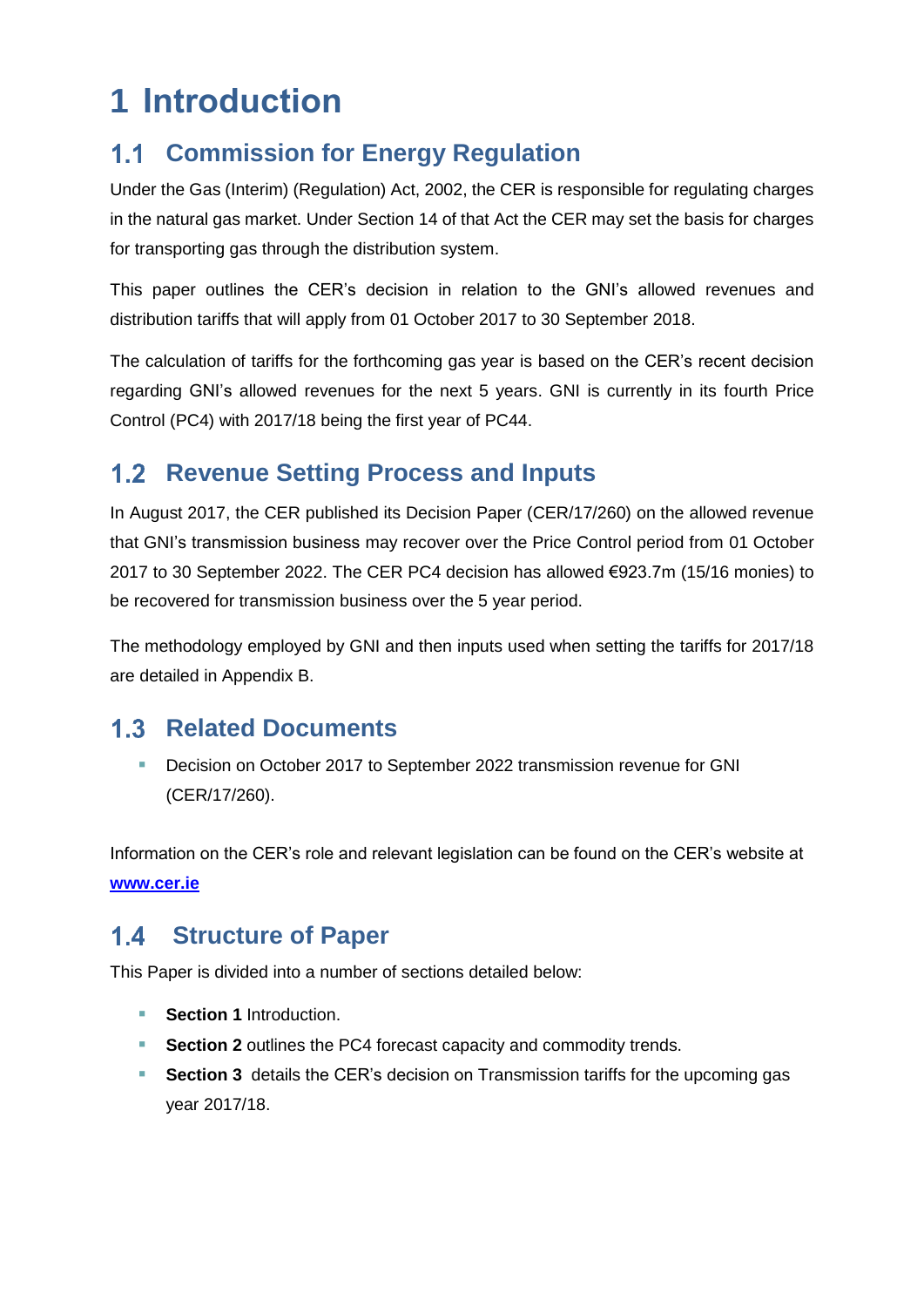## <span id="page-6-0"></span>**2 Demand Projections**

As part of the PC4 Decision demand projections were estimated by GNI for each of the five years of the control period. When setting the annual tariffs over the course of PC4, the demand figures will be updated to reflect the latest forecasts.

#### <span id="page-6-1"></span> $2.1$ **Exit forecasts**

GNI anticipate that transmission exit capacity and commodity utilisation will grow by c. 3% and 4% respectively by 2021/22. The majority of this growth will occur in the period 2019/20 to 2020/21. This is mainly due to the expectation that peat fired generation will cease from 2019/20 due to the expiration of Public Service Obligation (PSO) levy payments in 2019/20. As a result gas fired generation is expected to increase.

The North South Interconnector, which is assumed to be completed in 2019/20, will also contribute to an increase in demand due to the effective removal of the existing physical constraint on the electricity transmission network between Northern Ireland and ROI. However, gas commodity in the power sector is decreasing in the first two years of the period (albeit capacity is increasing), despite growth in the overall level of electricity demand due to increased competition from renewables.

Large Industrial and Commercial (I&C) commodity is forecast to grow by 11% by the end of PC4 from 2015/16 due to the remainder of the contracted loads for the new towns i.e. Wexford connecting in 2017 and Listowel connecting in 2018. A return to economic growth and the additional I&C customers to be targeted under GNI's growth strategy also contribute to this growth.

Residential and Small/Medium I&C demand is forecast to grow by 2% from 2015/16 due to a return to economic growth and the additional customers to be targeted under GNI's growth strategy.

GNI is targeting c. 5% penetration of CNG for commercial fleet transport and 10% of the bus market in Ireland by 2025. GNI forecast that by 21/22 CNG will make up a quarter of a percent (134.6 GWh/yr) of total commodity demand.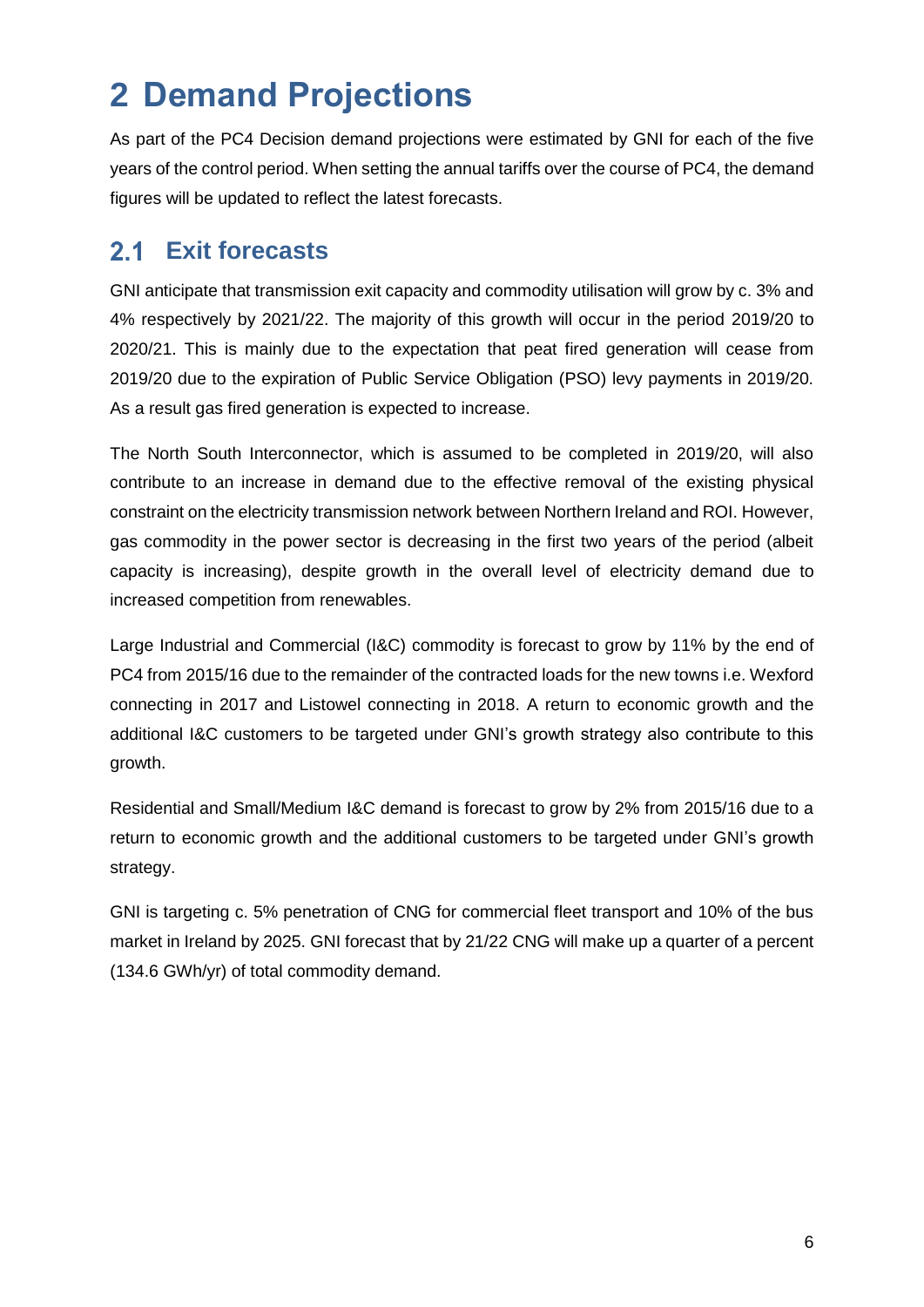### <span id="page-7-0"></span>**Entry forecasts**

In order to meet Transmission exit demand, GNI forecast that Transmission commodity entry demand will grow by 3% in total by the end of the PC4 period, compared to 2015/16 levels. In December 2015 the Corrib gas field commenced production. Corrib is expected to meet c. 66% of ROI's Transmission demand by 2017/18, with the Inch and Moffat Entry points supplying the balance.

By 2021/22 gas supply from the Corrib field is projected to reduce to 60% of its initial supply level (which corresponds to c. 38% of ROI's total demand). This anticipated reduction in Bellanaboy gas supply, together with the reduction in Inch gas supply will re-establish the Moffat Entry Point as the dominant supply point in Ireland. By the end of PC4, c. 61% of demand will be met by Moffat.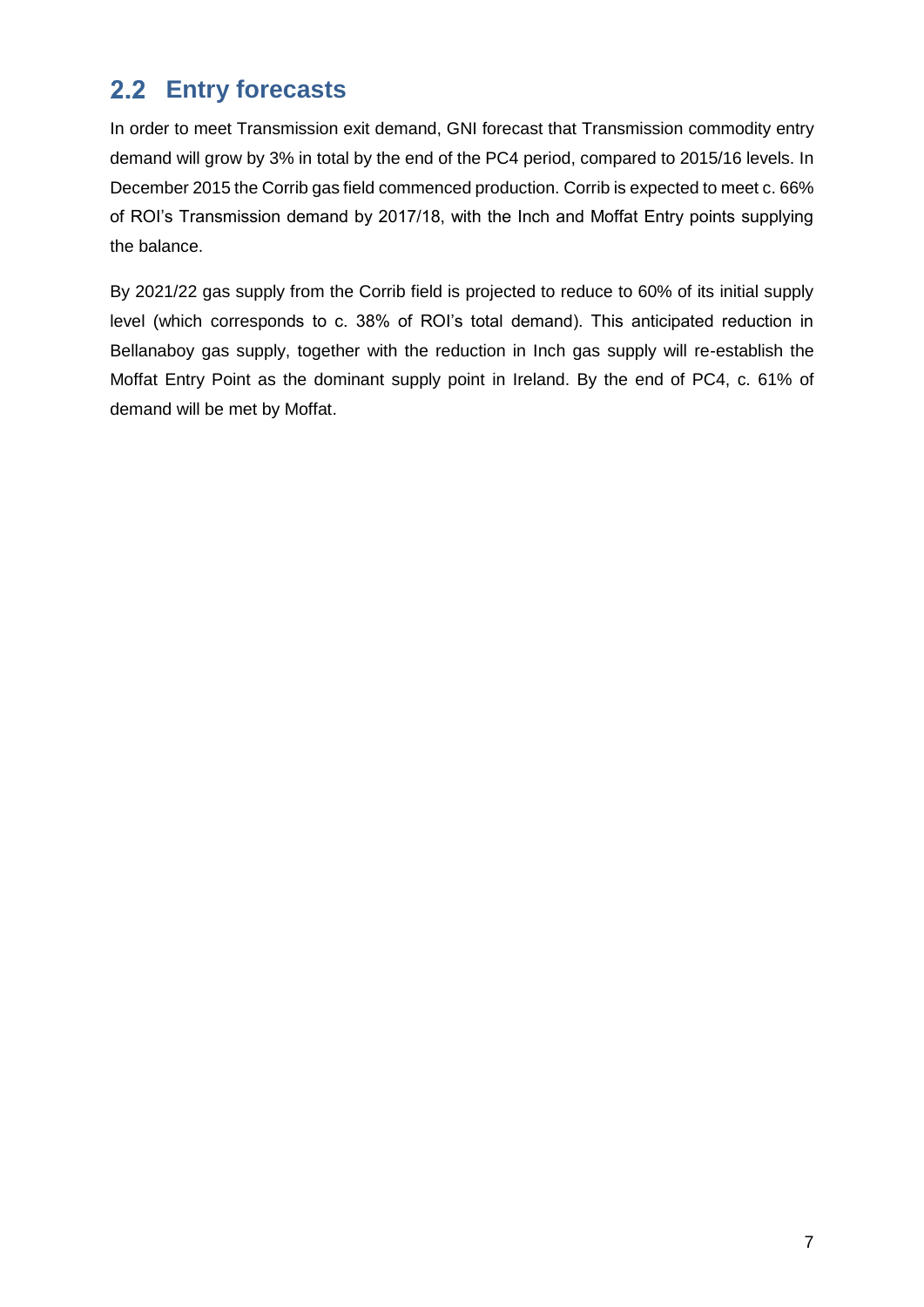## <span id="page-8-0"></span>**3 CER Decision on Transmission Tariffs for 2017/18**

Previous sections outline the elements affecting the Transmission tariffs which will apply from 01 October 2017 to 30 September 2018.

#### <span id="page-8-1"></span>**Firm Capacity Network Tariffs**   $3.1$

The CER hereby directs Gas Networks Ireland to implement the following tariffs from 01 October 2017 to 30 September 2018

|                   |                                | Bellanaboy<br>€ | Inch<br>Production<br>€ | Inch<br><b>Storage</b><br>€ | <b>Moffat</b><br>€ | Exit<br>€ |
|-------------------|--------------------------------|-----------------|-------------------------|-----------------------------|--------------------|-----------|
| Firm <sup>1</sup> | Capacity per peak<br>day MWh   | 658.4312        | 156.656                 | 53.027                      | 359.183            | 402.080   |
|                   | Commodity<br>Per<br><b>MWh</b> | 0.114           |                         |                             |                    | 0.238     |

#### **Table 3.1: Transmission Tariffs 2017/18**

### *3.1.1 Interconnection Point Tariffs*

<span id="page-8-2"></span>In addition, as CER/15/140 (per Decision 10) the Postalised Exit tariff (as indicated above) does not apply to Interconnection Points from the GNI system, such the Gormanston Exit Point.

The GNI Matrix model produces the Exit tariff for Gormanston which is indicated below. For clarity the Exit Commodity charge will apply where flows arise at the Interconnection Point.

| <b>Firm</b> | <b>Gormanston Exit Capacity</b>  | $\mathsf{I} \in \mathsf{per}$ per peak day/MWh | 386.41 |
|-------------|----------------------------------|------------------------------------------------|--------|
|             | <b>Gormanston Exit Commodity</b> | $\epsilon$ per MWh                             | 0.238  |

<sup>1</sup> "Firm" means gas transmission capacity contractually guaranteed as uninterruptible by the transmission system operator.

<sup>2</sup> This is composed of two elements; one to remunerate the Allowed Revenue of GNI (€169.2) plus a Corrib Linkline Element (€489.0), which will remunerate the revenues relating to the Corrib Linkline (Corrib Partners).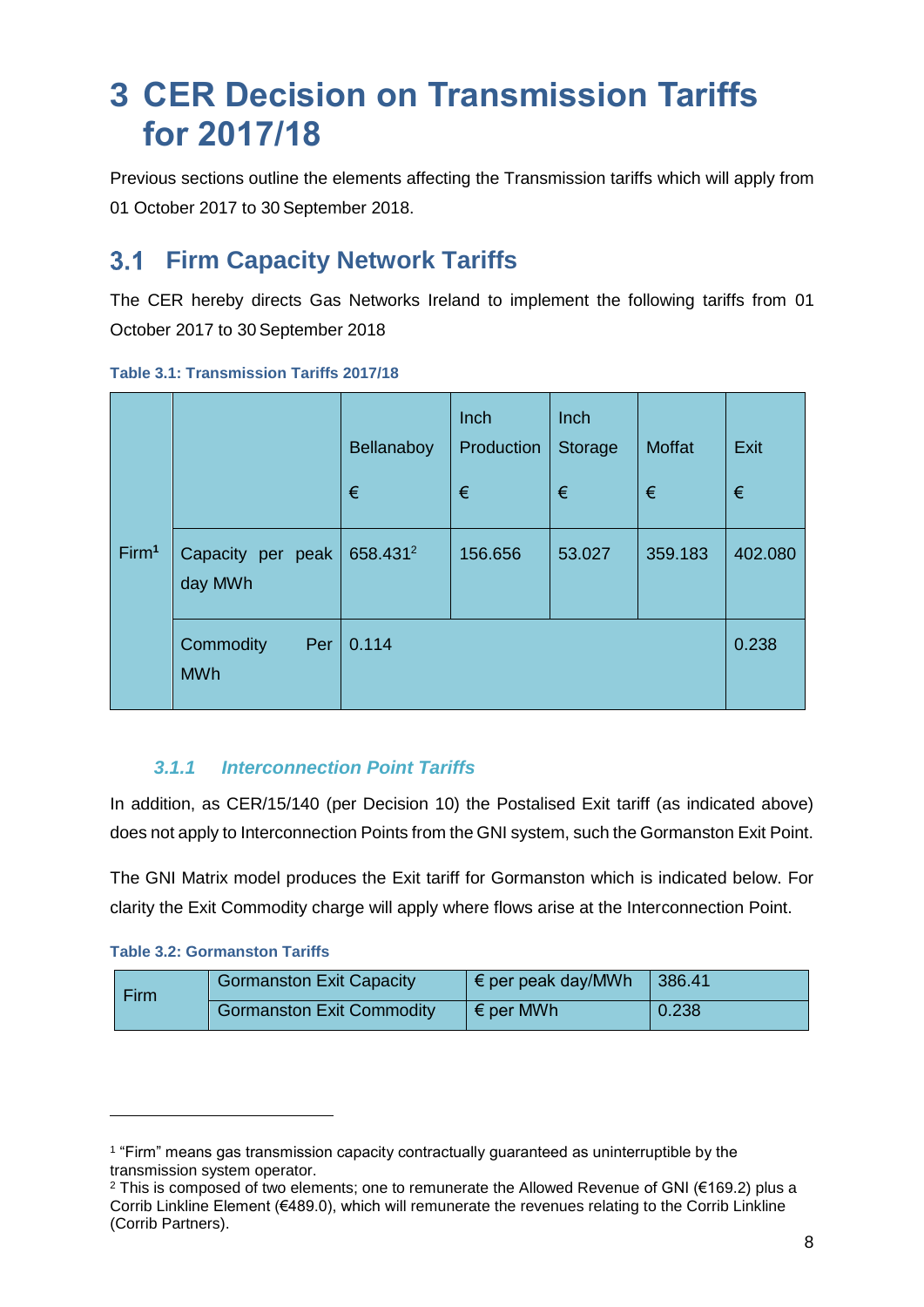### <span id="page-9-0"></span>**Interruptible Virtual Reverse Flow Charges**

Decision Paper CER/11/190 established the tariff methodology that would be in place to calculate the charges applicable for the Virtual Reverse Flow (VRF) product. This was based on the marginal cost of providing the service, depreciated and divided over an expected number of Shippers. At the time of setting the VRF charges for 2015/16 the CER stated that "*This methodology will continue to apply to shippers who register for use of the service until such time as the enhanced VRF is made available".* The enhanced within-day VRF product has been made available since April 2016 and is being utilised extensively.

Pending a review of the current methodology to take account of both the enhanced product and impending EU requirements, the CER has decided that the registration fee will continue to prevail for the forthcoming year. However the CER has decided to accelerate the depreciation profile in order to recover the remaining costs of the initial implementation and any enhanced product costs over the next two years at Moffat and Gormanston. The rationale for this accelerated recovery is due to anticipated changes that the EU network code on harmonised tariffs will bring the current arrangements will come to an end in 2019. The CER is of the view that it is equitable and appropriate that those parties who used the system should pay for the service, this is consistent with the CER's decision contained in CER/11/190.

The VRF tariff is calculated as the sum of the initial implementation costs the enhanced product costs, and any additional enhanced implementation costs, all inflated to 2017/18 monies. The registration fees recovered to date are then subtracted from this amount and the result is divided over the forecast number of registered shippers for the upcoming year and the following year over which the remaining costs will be recovered.

The charges associated with both VRF products at Moffat and at Gormanston are indicated below.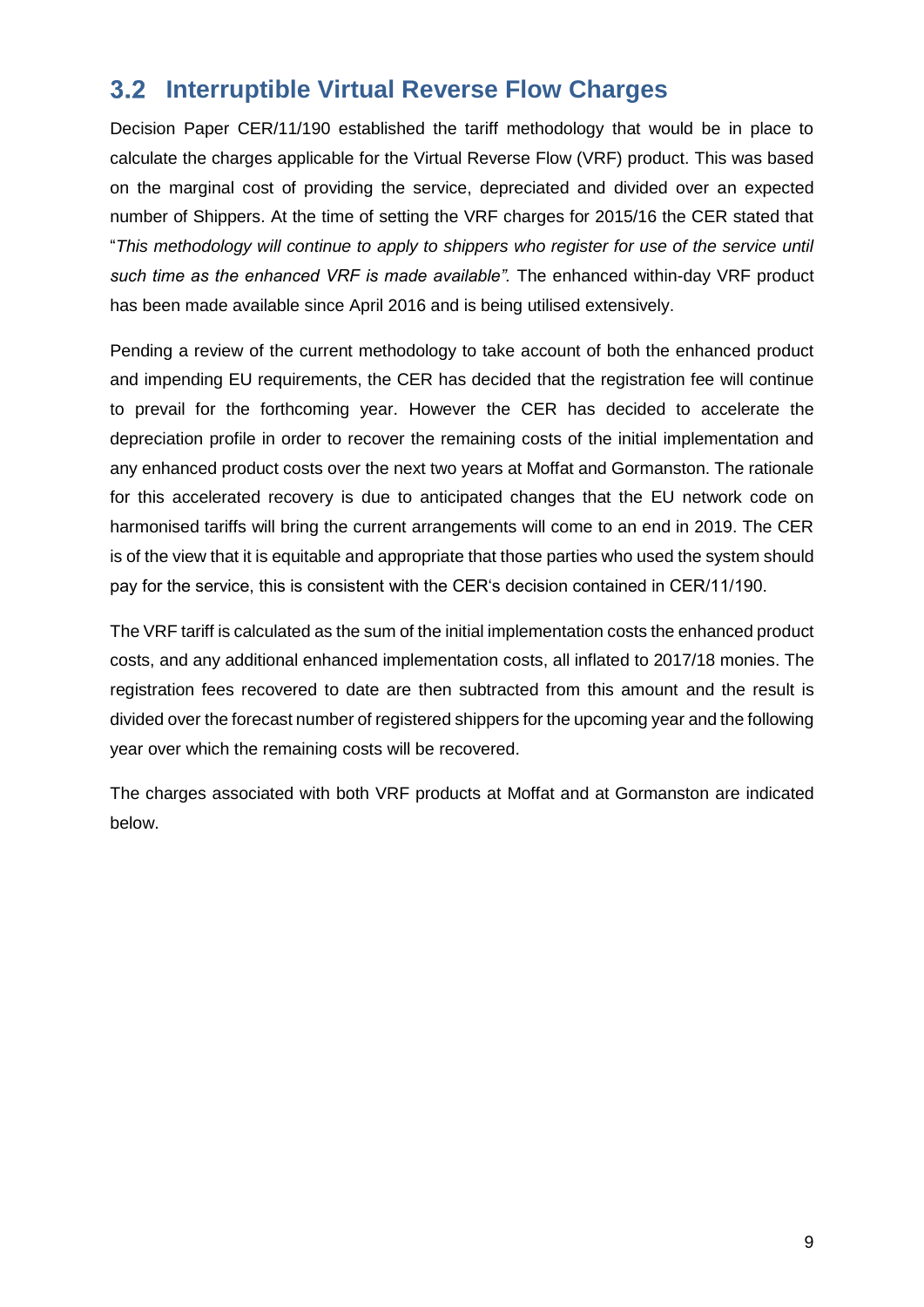**Table 3.3: VRF tariff calculation - Moffat**

| <b>Moffat</b>                                   | €       |
|-------------------------------------------------|---------|
| Total Implementation Cost (11/12)               | 177,000 |
| Enhanced Implementation Cost (15/16)            | 108,000 |
| Additional Enhanced Implementation Cost (16/17) | 23,212  |
| Total Cost including inflation (17/18)          | 312,889 |
| Registration fees (15/16)                       | 13,779  |
| Registration fees (16/17)                       | 36,580  |
| Remaining VRF cost (17/18)                      | 262,350 |
| Total number of shippers forecast in 2017/18    | 5       |
| Depreciation period                             | 2 years |
| <b>Registration Fee for VRF in 2017/18</b>      | 26,253  |

#### **Table 3.4: VRF tariff calculation - Gormanston**

| <b>Gormanston</b>                                    | €       |
|------------------------------------------------------|---------|
| Total Implementation Cost (12/13)                    | 80,000  |
| Total Cost including inflation (17/18)               | 80,764  |
| Total number of shippers                             |         |
| <b>Depreciation period</b>                           | 2 years |
| <b>Registration Fee for SNP Virtual Reverse Flow</b> | 20,191  |

#### **Table 3.5: VRF tariffs**

|               |                          |                           | €      |
|---------------|--------------------------|---------------------------|--------|
|               | <b>VRF</b> at Moffat     | Shipper                   | 26,253 |
|               |                          | <b>Registration Fee</b>   |        |
| Interruptible | <b>VRF at Gormanston</b> | Shipper                   | 20,191 |
|               |                          | <b>Registration Fee</b>   |        |
|               | <b>Commodity Charge</b>  | Exit Per MWh <sup>3</sup> |        |

<sup>&</sup>lt;sup>3</sup> Applies to both VRF products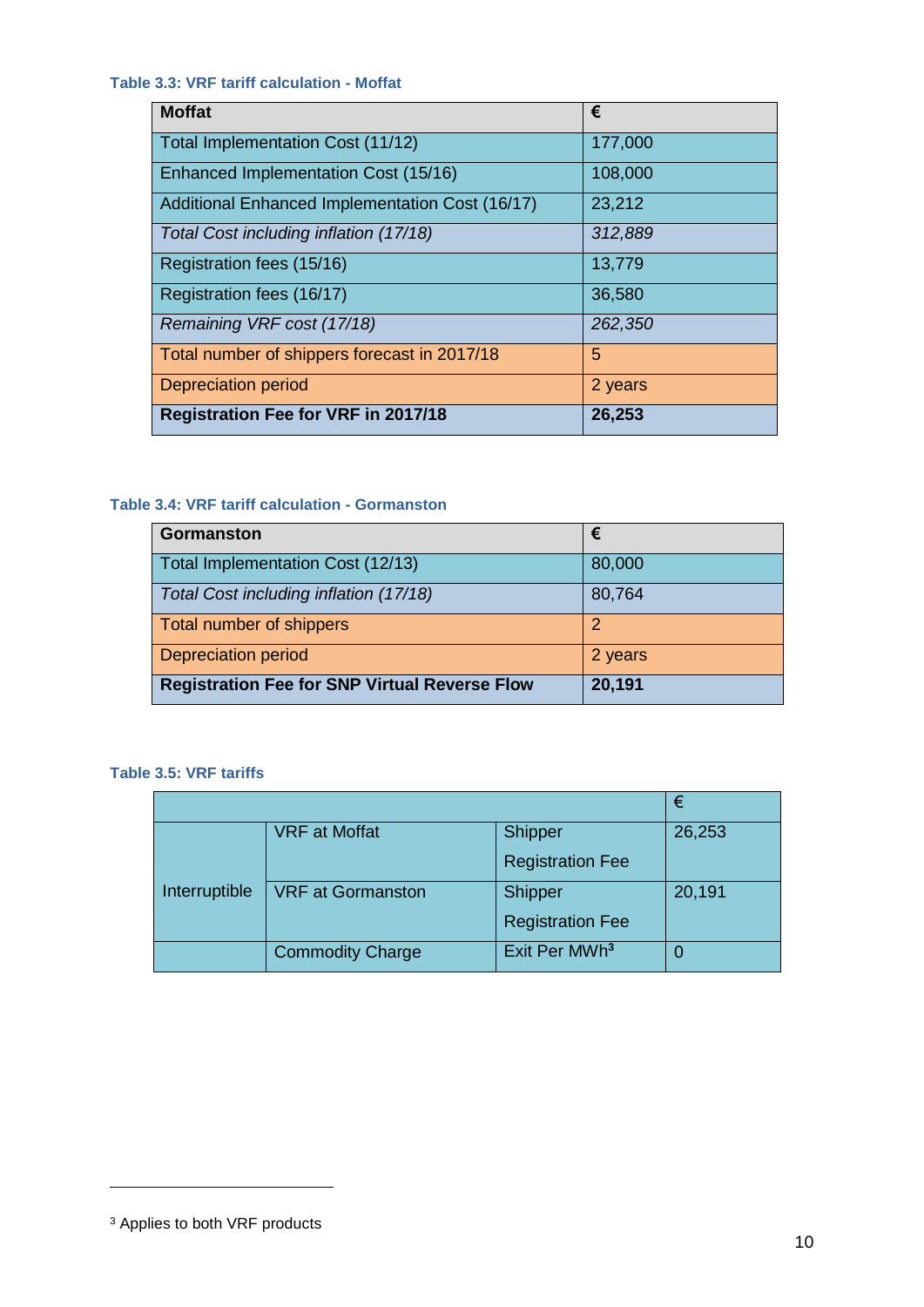## <span id="page-11-0"></span>**Appendix A: GNI Transmission Tariffs 2017/18**

| <b>GNI Transmission Tariffs for 2017/18</b>             |                |                  |                          |                  |                |
|---------------------------------------------------------|----------------|------------------|--------------------------|------------------|----------------|
|                                                         |                |                  | <b>Published Tariffs</b> |                  | % Change       |
|                                                         | €              | $(17/18$ Monies) | 2015/16 Tariffs          | 2016/17 Tariffs  | <b>Nominal</b> |
| Exit                                                    | 2017/18 Tariff |                  | €                        | $\pmb{\epsilon}$ | from 16/17     |
| capacity                                                | 402.080        | per peak day MWh | 430.882                  | 428.352          | $-6.1%$        |
| commodity                                               | 0.238          | per MWh          | 0.267                    | 0.256            | $-7.1%$        |
| Moffat Entry                                            |                |                  |                          |                  |                |
| capacity                                                | 359.183        | per peak day MWh | 367.786                  | 360.253          | $-0.3%$        |
| commodity                                               | 0.114          | per MWh          | 0.118                    | 0.123            | $-7.1%$        |
| <b>Bellanaboy Entry</b>                                 |                |                  |                          |                  |                |
| capacity                                                | 658.431        | per peak day MWh | 617.996                  | 610.463          | 7.9%           |
| commodity                                               | 0.114          | per MWh          | 0.118                    | 0.123            | $-7.1%$        |
| <b>Inch Storage Entry</b>                               |                |                  |                          |                  |                |
| capacity                                                | 53.027         | per peak day MWh | 53.058                   | 53.058           | $-0.1%$        |
| commodity                                               | 0.114          | per MWh          | 0.118                    | 0.123            | $-7.1%$        |
| <b>Inch Production Entry</b>                            |                |                  |                          |                  |                |
| capacity                                                | 156.656        | per peak day MWh | 164.186                  | 156.653          | 0.0%           |
| commodity                                               | 0.114          | per MWh          | 0.118                    | 0.123            | $-7.1%$        |
|                                                         |                |                  |                          |                  |                |
| <b>Illustrative Transmission Transportation Costs</b>   |                |                  |                          |                  |                |
|                                                         | €              |                  | €                        | €                |                |
| Transmission Transportation Cost of UK Gas              |                |                  |                          |                  |                |
| capacity                                                | 761.263        | per peak day MWh | 798.668                  | 788.605          | $-3.5%$        |
| commodity                                               | 0.352          | per MWh          | 0.385                    | 0.379            | $-7.1%$        |
| Transmission Transportation Cost of Bellanaboy Gas      |                |                  |                          |                  |                |
| capacity                                                | 1,060.511      | per peak day MWh | 1048.878                 | 1038.815         | 2.1%           |
| commodity                                               | 0.352          | per MWh          | 0.385                    | 0.379            | $-7.1%$        |
| Transmission Transportation Cost of Inch Storage Gas    |                |                  |                          |                  |                |
| capacity                                                | 455.107        | per peak day MWh | 483.940                  | 481.410          | $-5.5%$        |
| commodity                                               | 0.352          | per MWh          | 0.385                    | 0.379            | $-7.1%$        |
| Transmission Transportation Cost of Inch Production Gas |                |                  |                          |                  |                |
| capacity                                                | 558.736        | per peak day MWh | 595.068                  | 585.006          | $-4.5%$        |
| commodity                                               | 0.352          | per MWh          | 0.385                    | 0.379            | $-7.1%$        |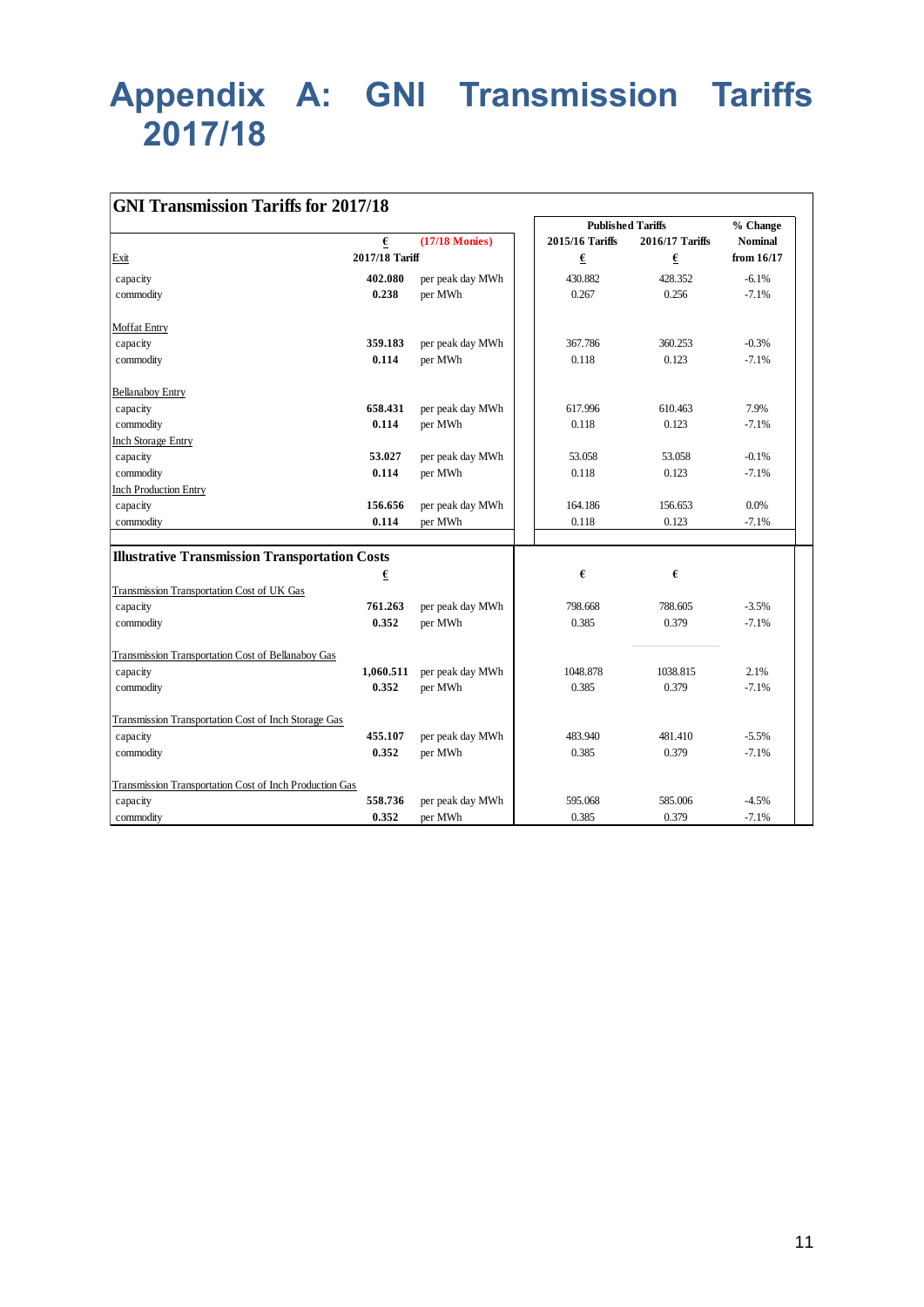## <span id="page-12-0"></span>**Appendix B: Background to CER Tariff setting**

### <span id="page-12-1"></span>**Tariff Calculation and Inputs**

In July 2015, the CER published its Decision Paper on the "Entry/Exit Tariff Methodology" which developed a new methodology for the calculation of Entry and Exit tariffs, which are the means by which GNI's Allowed Revenues are recovered.

In addition, developments at an EU level on the Network Code on Harmonised gas Transmission Tariffs are close to being finalised. One of the key requirements in this legislation will be the requirement to publish specific revenue related information as part of the tariff setting process. Therefore, as part of the 2017/18 tariff setting process this paper will outline additional information on the revenues, methodology and tariffs that apply.

#### **Table 0.1: Tariff setting process**

| <b>Revenues</b>                                                  | <b>Methodology</b>                                                                  | <b>Tariffs/Charges</b>                                               |
|------------------------------------------------------------------|-------------------------------------------------------------------------------------|----------------------------------------------------------------------|
| Details on the revenues<br>GNI can recover in<br>that<br>2017/18 | Details on the methodology<br>that is used to derive firm<br>Capacity and Commodity | Detail on the tariffs and charges<br>detailed in this Decision Paper |
|                                                                  | tariffs <sup>'</sup><br>that<br>recover<br>revenues for 2017/18                     |                                                                      |

Below highlights the revenue setting details and inputs that are in place for Price Control 4 and therefore for 2017/18.

In addition to the revenues allowed in the Price Control, each year GNI submits requests for items that are either considered "pass-through" or "extra-over". Pass though items are those for which at the time of the Price Control, the exact expenditure was not finalised. Extra over items are requests from GNI for items that were not anticipated in the Price Control. However as this year was a Price Control review year there are no "pass-through" or "extra-over" items for the transmission business for this tariff period.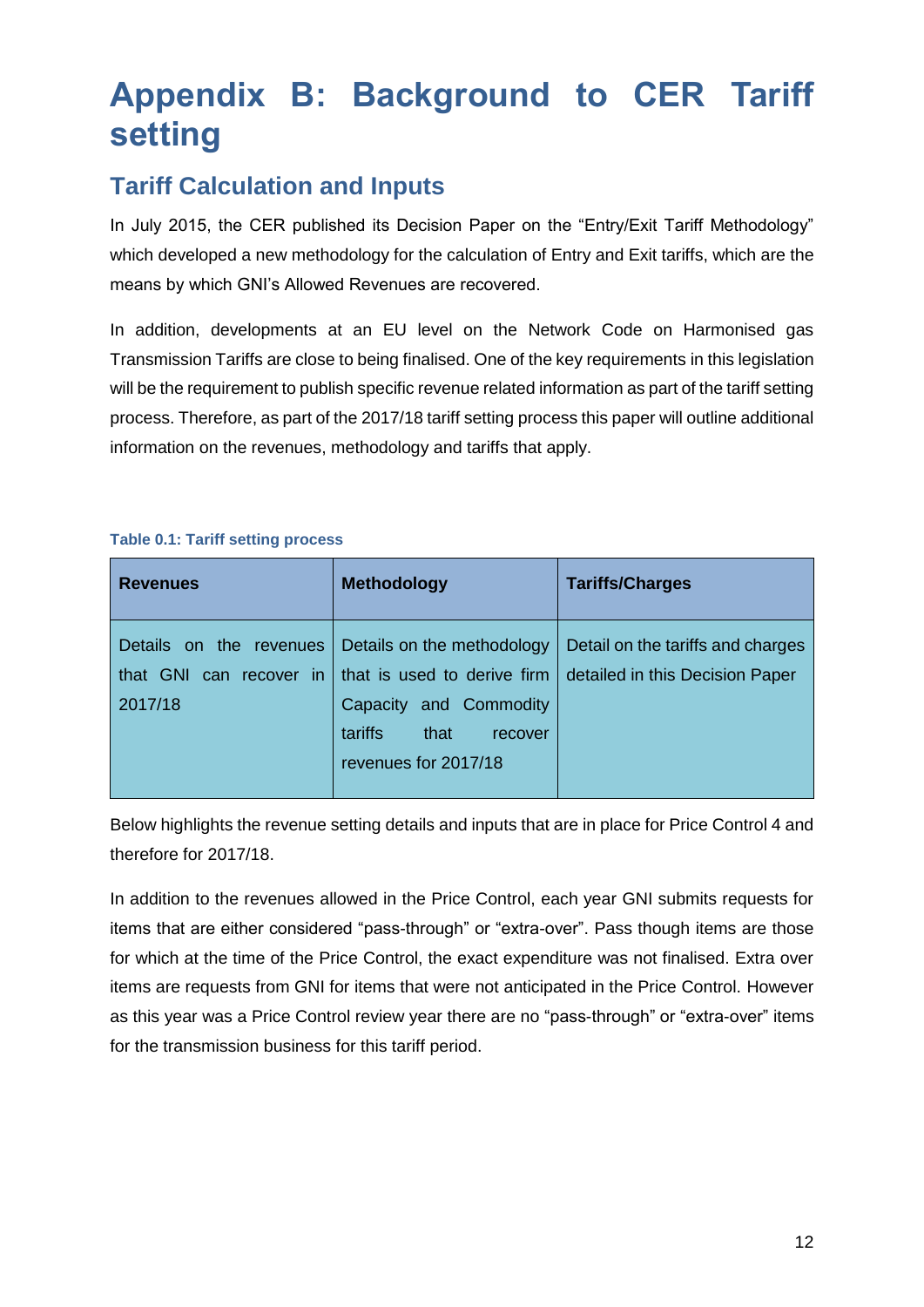#### **Table 0.2: Key Transparency inputs as per Draft EU Network Code on Transmission Tariffs**

| Key Transparency inputs as per Draft EU Network Code on Transmission Tariffs |                      |                |                                                                                                |  |
|------------------------------------------------------------------------------|----------------------|----------------|------------------------------------------------------------------------------------------------|--|
| <b>Inputs</b>                                                                | Revenue<br>Period    | Area of review | Detail                                                                                         |  |
| <b>Revenue Regime</b>                                                        | 2017-2022            | Revenue        | <b>Allowed Revenue</b>                                                                         |  |
| <b>Allowed Revenue</b><br>as per PC4                                         | 2017/18              | Revenue        | €177.2m                                                                                        |  |
| Capital<br>Expenditure                                                       | 2017/18              | Revenue        | €113.1m                                                                                        |  |
| Operating<br>Expenditure                                                     | 2017/18              | Revenue        | €76.9m (pre-adjustment)                                                                        |  |
| Yearly change in<br><b>Allowed Revenue</b>                                   | 2017/18-<br>2016/17  | Revenue        | €177.2m - €198.0m = -€20.8m                                                                    |  |
| Reconciliation<br>Process                                                    | <b>Price Control</b> | Revenue        | <b>Correction Factors have been</b><br>reconciled and included in the overall<br>PC4 K-Factor. |  |
| Actually obtained<br>Revenue                                                 | 2015/16              | Revenue        | €210.2m                                                                                        |  |
| <b>Cost of Capital</b>                                                       | 2017-2022            | Revenue        | 4.63%                                                                                          |  |
| <b>Inflation Index</b>                                                       | 2017-2022            | Revenue        | <b>HICP</b><br>Central Bank, ESRI, Department of<br>Finance                                    |  |
| Intended use of<br><b>Auction Premium</b>                                    | 2017-18              | Revenue        | None forecast                                                                                  |  |
| Capacity-<br><b>Commodity Split</b>                                          | 2015                 | Methodology    | 90:10 of Allowed Revenues                                                                      |  |
| <b>Entry-Exit split</b>                                                      | 2015                 | Methodology    | 33:67 of Allowed Revenues                                                                      |  |

### <span id="page-13-0"></span>**Methodology Details**

Details the key assumptions used in the tariff methodology used to derive the firm Capacity and Commodity tariffs for the transmission system. The model used to derive these tariffs is available directly from GNI by contacting [paul.dowling@gasnetworks.ie.](mailto:paul.dowling@gasnetworks.ie) In addition, the distance data between each of the entry points and the active exit points are available by contacting GNI at the email address above.